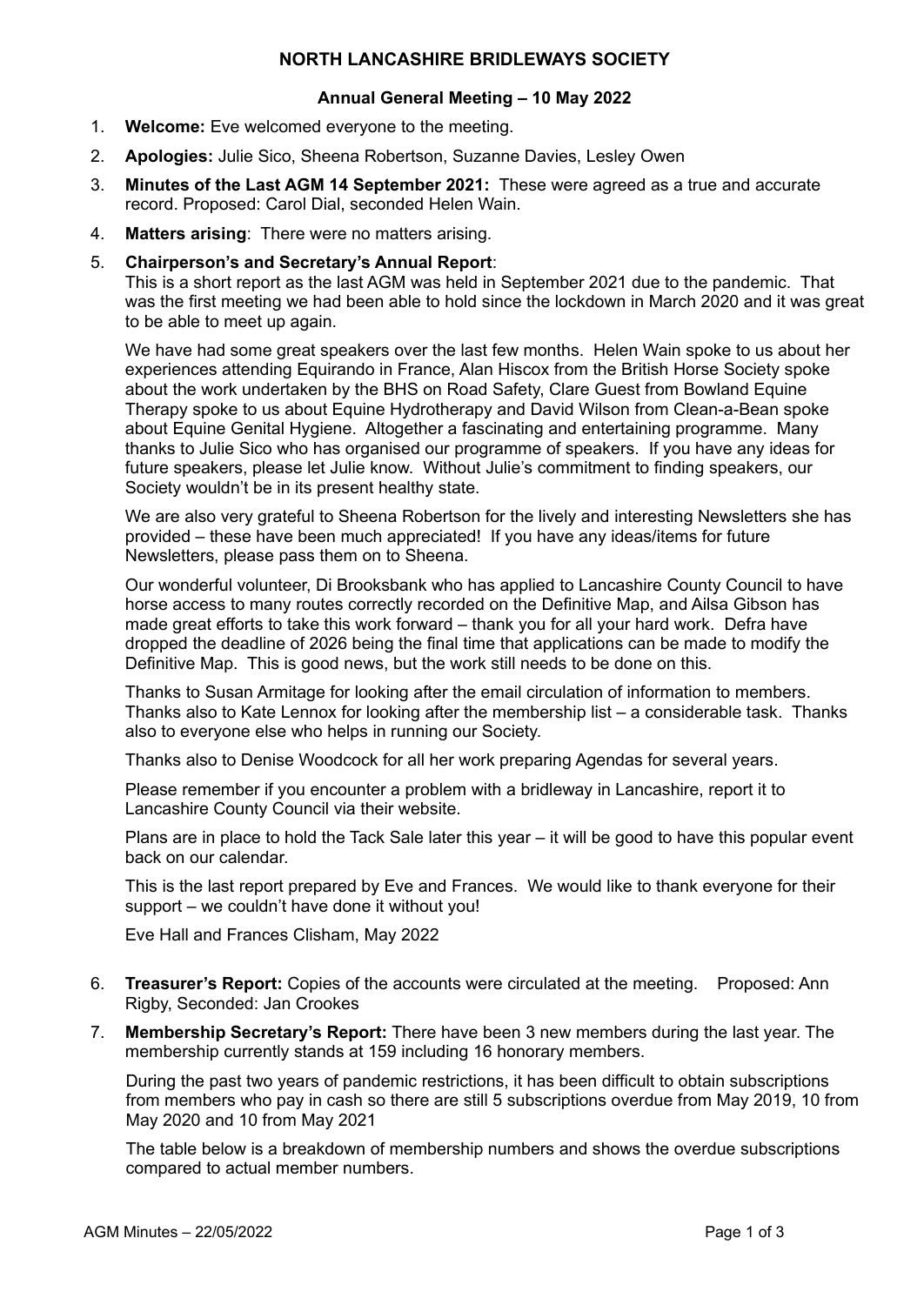# **NORTH LANCASHIRE BRIDLEWAYS SOCIETY**

|                         | No. of members | No. of Subs |
|-------------------------|----------------|-------------|
| Due May 2019            | 5              | 4           |
| Due May 2020            | 10             | 10          |
| Due May 2021            | 10             | 10          |
| Due May 2022            | 7              | 6           |
| Due May 2023            | 8              | 6           |
| Due May 2024            | 3              | 2           |
| Due May 2026            | 1              | 1           |
| Regular payments        | 99             | 87          |
| <b>Honorary Members</b> | 16             | 0           |
|                         | 159            | 126         |

# 8. **Election of Officers**

|                            |                            | Proposer     | Seconder                 |
|----------------------------|----------------------------|--------------|--------------------------|
| President                  | Lady Killearn              | to continue  |                          |
| Chairperson:               | <b>Bridget Pickthall</b>   | Kate Lennox  | Susan Armitage           |
| Vice Chairperson:          | Julie Sico                 | to continue  |                          |
| Treasurer:                 | Liz Davison                | Janet Casey  | Carol Dial               |
| Secretary:                 | <b>Sue Clowes</b>          | Helen Wain   | <b>Bridget Pickthall</b> |
| <b>Assistant Secretary</b> |                            |              |                          |
| (Rights of Way, website,   |                            |              |                          |
| reporting):                | Ailsa Gibson               | Ann Rigby    | Susan Armitage           |
| <b>Minutes Secretary:</b>  | Sue Armitage               | Ailsa Gibson | Carol Dial               |
| Membership Secretary:      | Kate Lennox                | to continue  |                          |
| e-mail/Facebook:           | Ailsa Gibson, Graeme Bruce |              |                          |
| Newsletter:                | Sheena Robertson           |              |                          |
| <b>Rides Leaflets</b>      | Ann and Rose Thornton      |              |                          |
| Official Website co-ord:   | Sue Millard                |              |                          |

9 **Any Other Business:** A vote of thanks was taken for the long serving members of the committee who retired at this AGM.

**----------------------------------------------------------------------------------------------------------**

### **Minutes of general meeting held on 10 May 2022**

- *1.* **Welcome and new members:** Eve welcomed everyone to the meeting.
- *2.* **Apologies:** Julie Sico, Sheena Robertson, Suzanne Davies, Lesley Owen
- *3.* **Minutes of Last Meeting:** were confirmed as a true and accurate record. Proposed: Carol Dial, seconded Helen Wain.
- *4.* **Matters Arising:** None.

# *5.* **Recent Surveys**

(i) Thank you to everyone who responded to the Three Counties Project survey and Lancashire LCWIP Engagement survey.